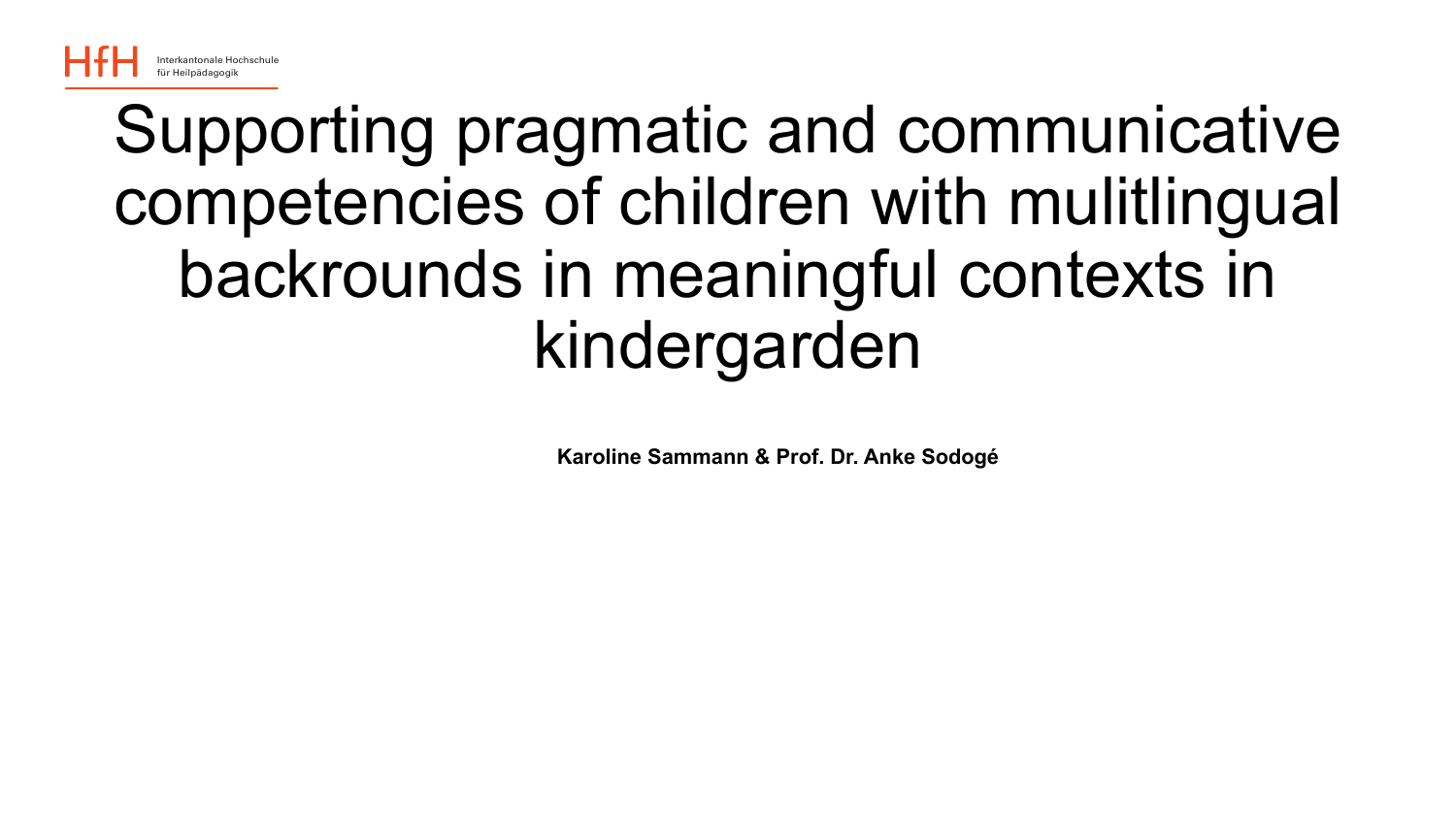

#### *"We are storytelling creatures, and as children we acquire language to tell those stories that we have inside us."*

#### *Bruner, 1996*

*(<a href="https://www.azquotes.com/quote/690662" title="Jerome Bruner quote"><img src="//www.azquotes.com/picture-quotes/ - Jerome Bruner"></a>*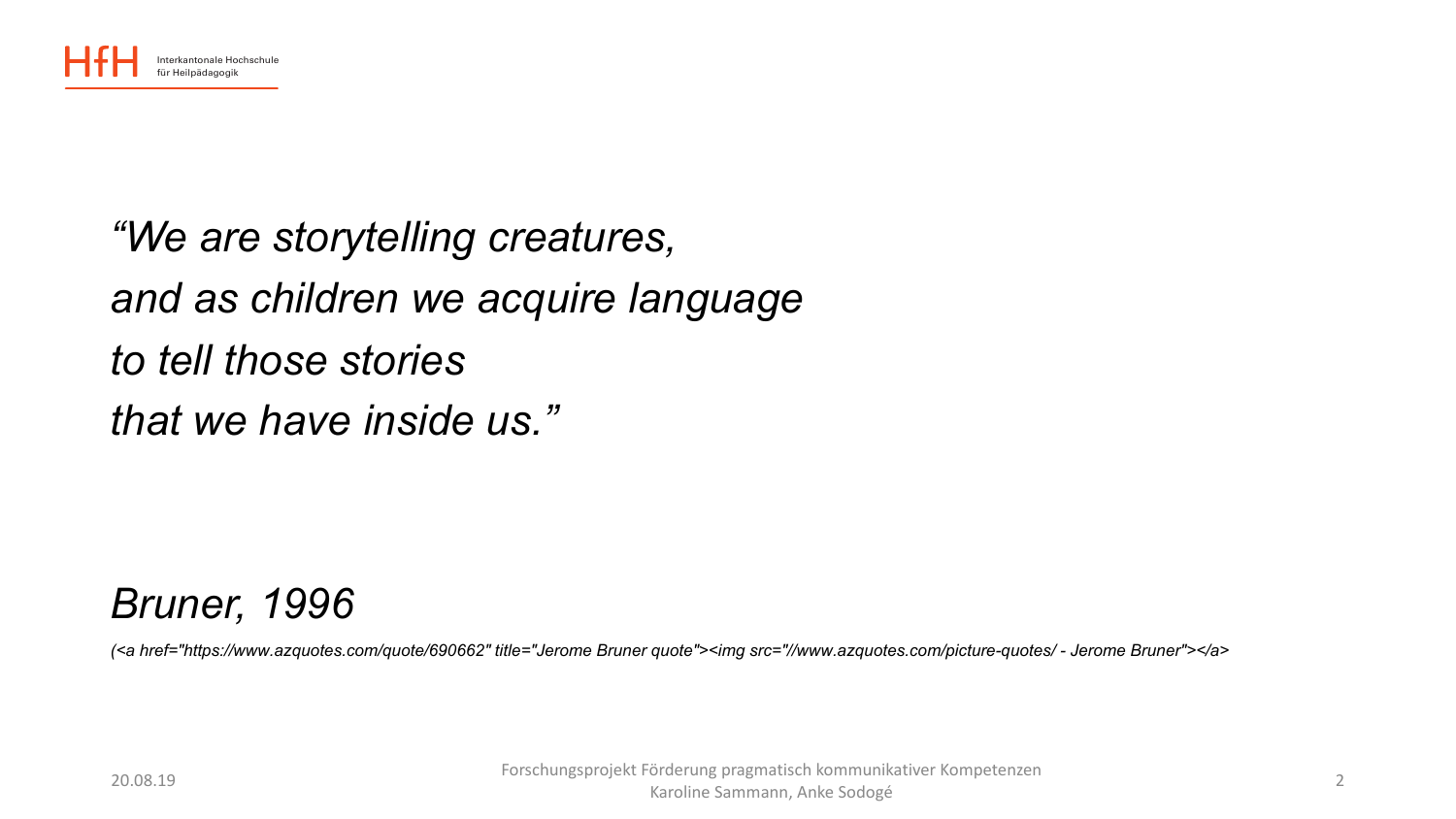

# **Agenda and contents**

- 1. Situation in Zurich and context
- 2. Basic theory of pragmatics
- 3. The "*sprint*" programm in theory: concepts and goals
- 4. The "sprint" programm in practice: approach and example cases of "*sprint*"
- 5. Next steps and outlook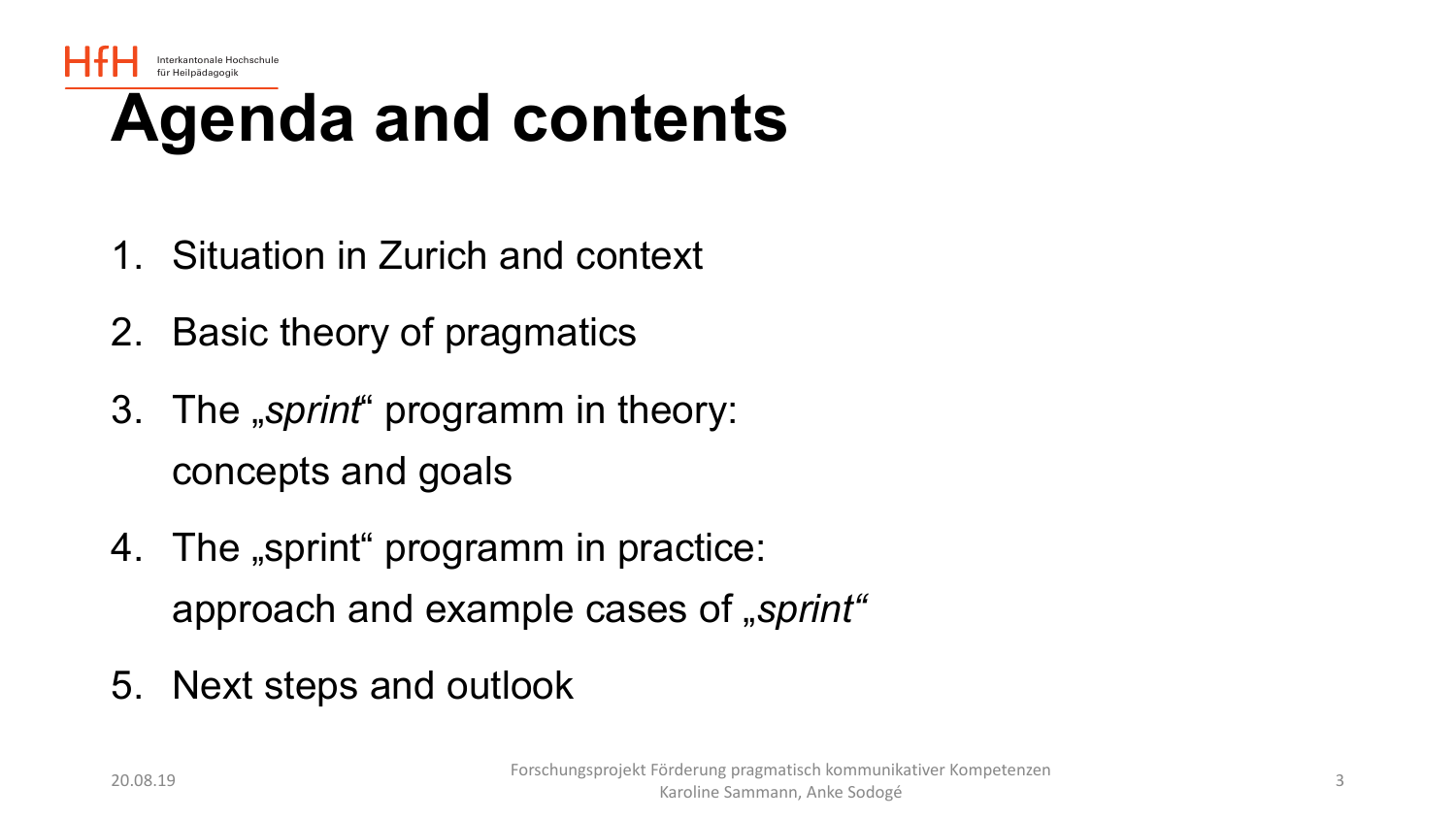

# Situation and context

- Situation of language development support in Zurich
- Specific requirements of our partner schools
- Challenges of concept development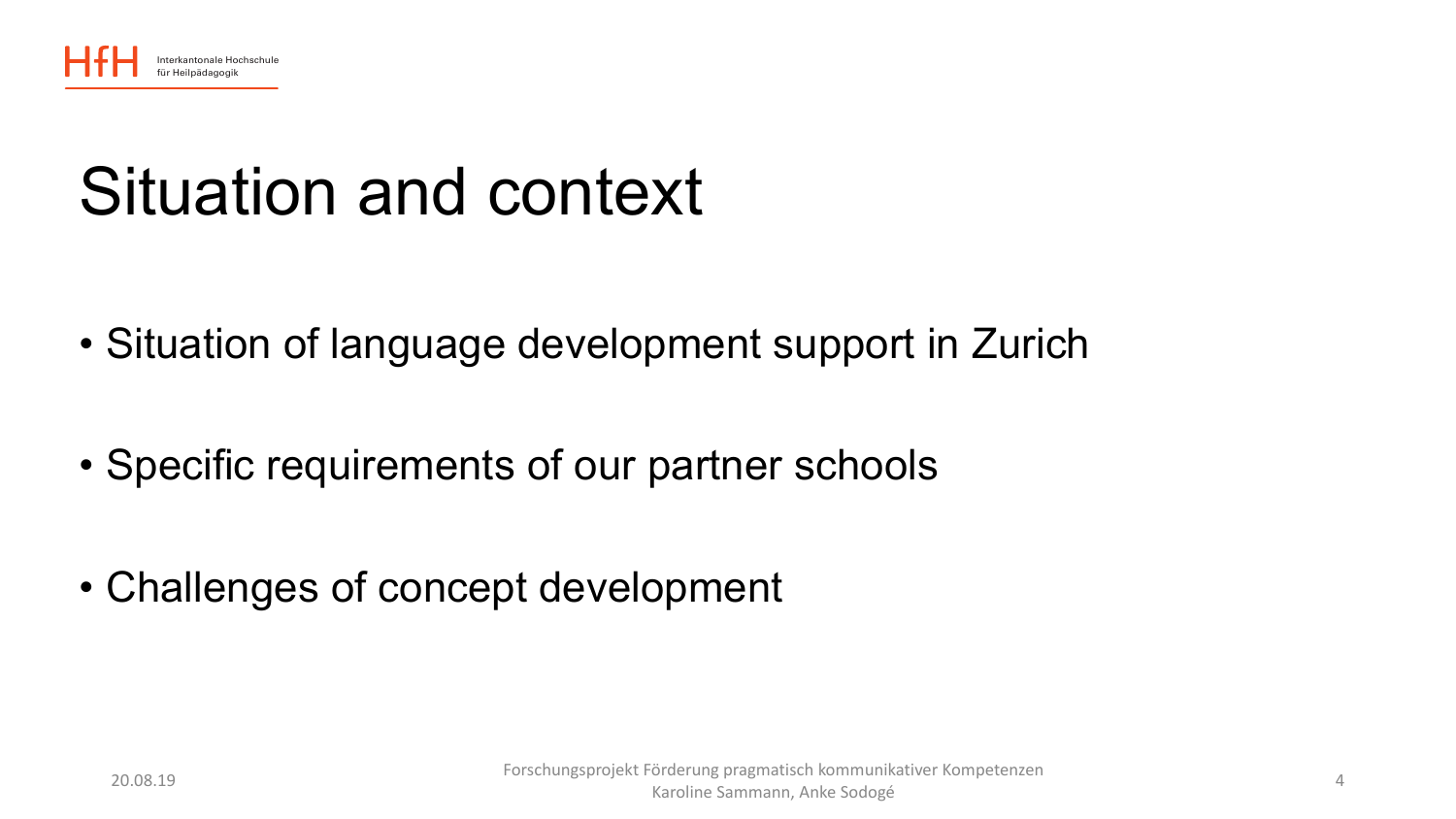

### Basic theory of pragmatics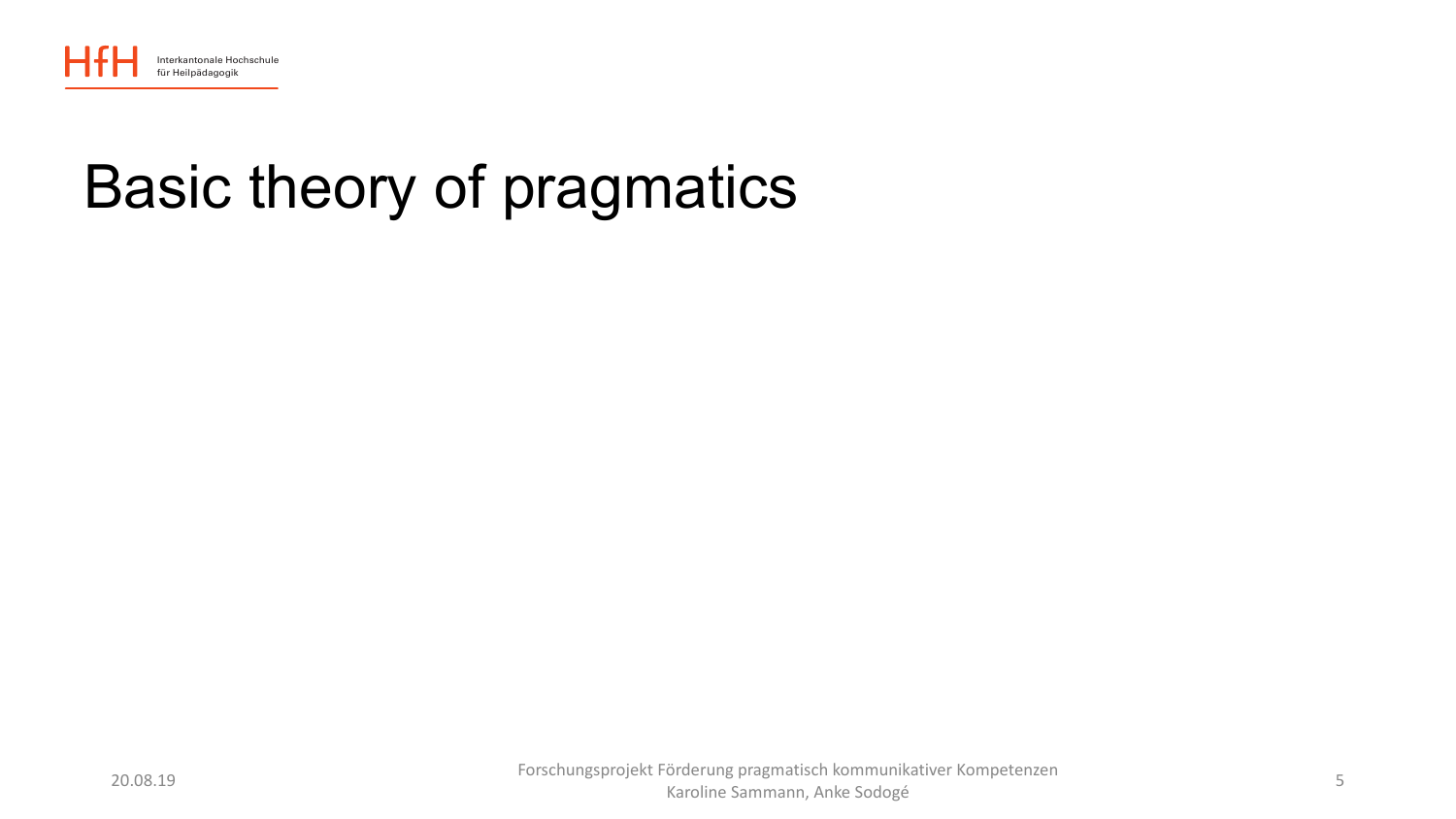

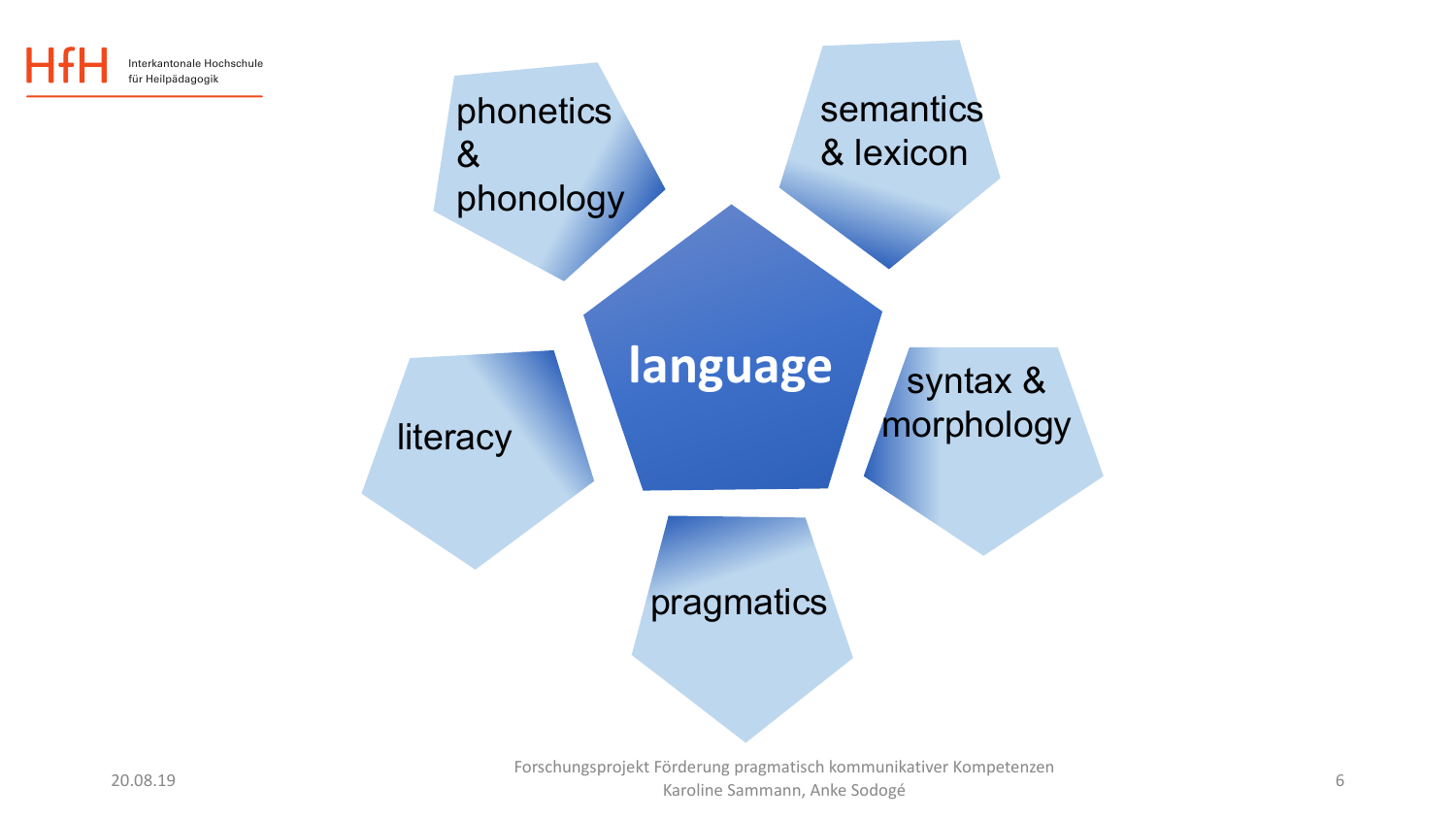

# Pragmatic compentencies

**Participation** of children with language disorders

Tomasello, 2011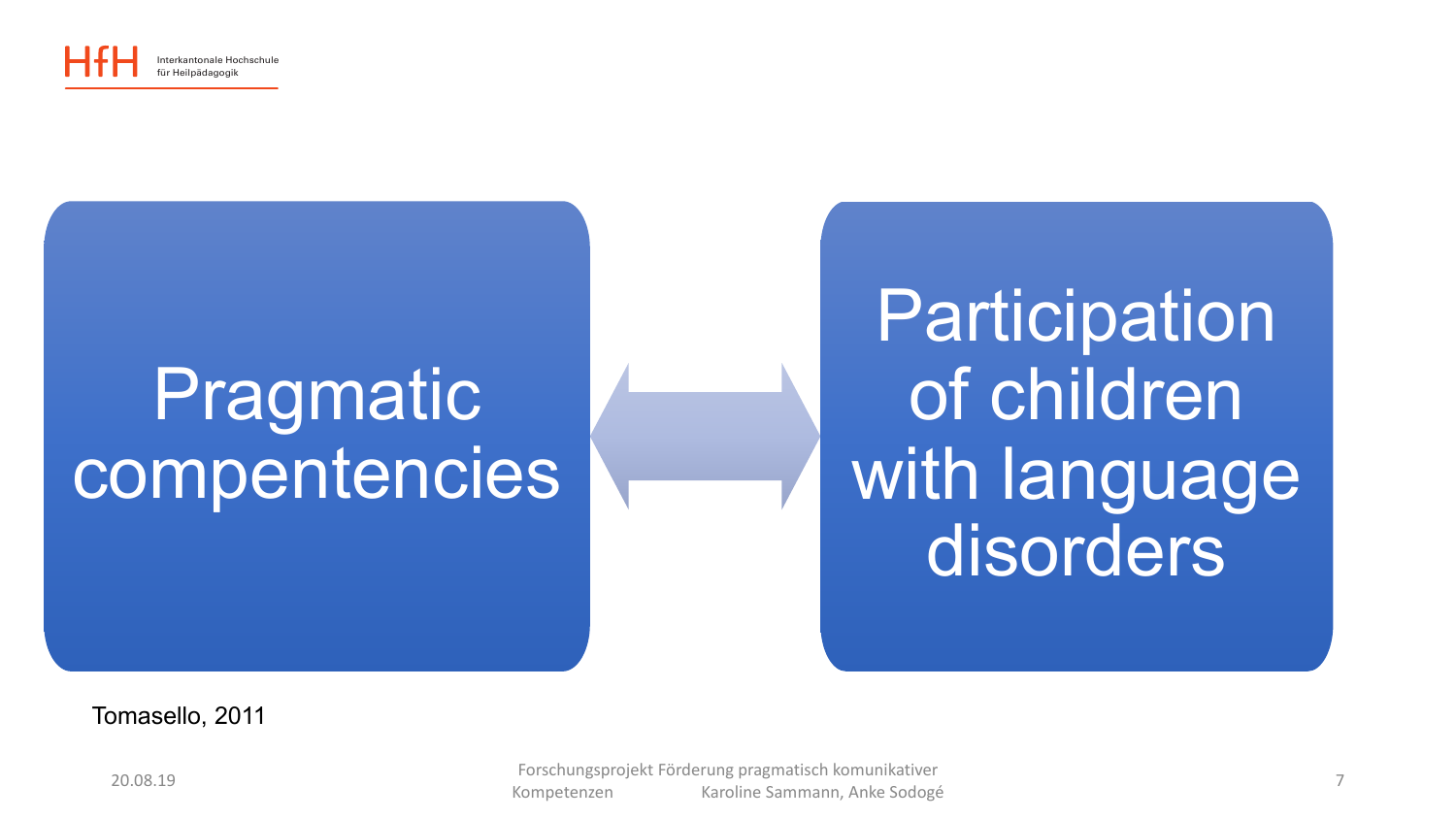

## **Pragmatics**



#### Linguistic pragmatics studies the principles of communication in human interaction

Knowledge of pragmatics means understanding when and how to adapt language to various contexts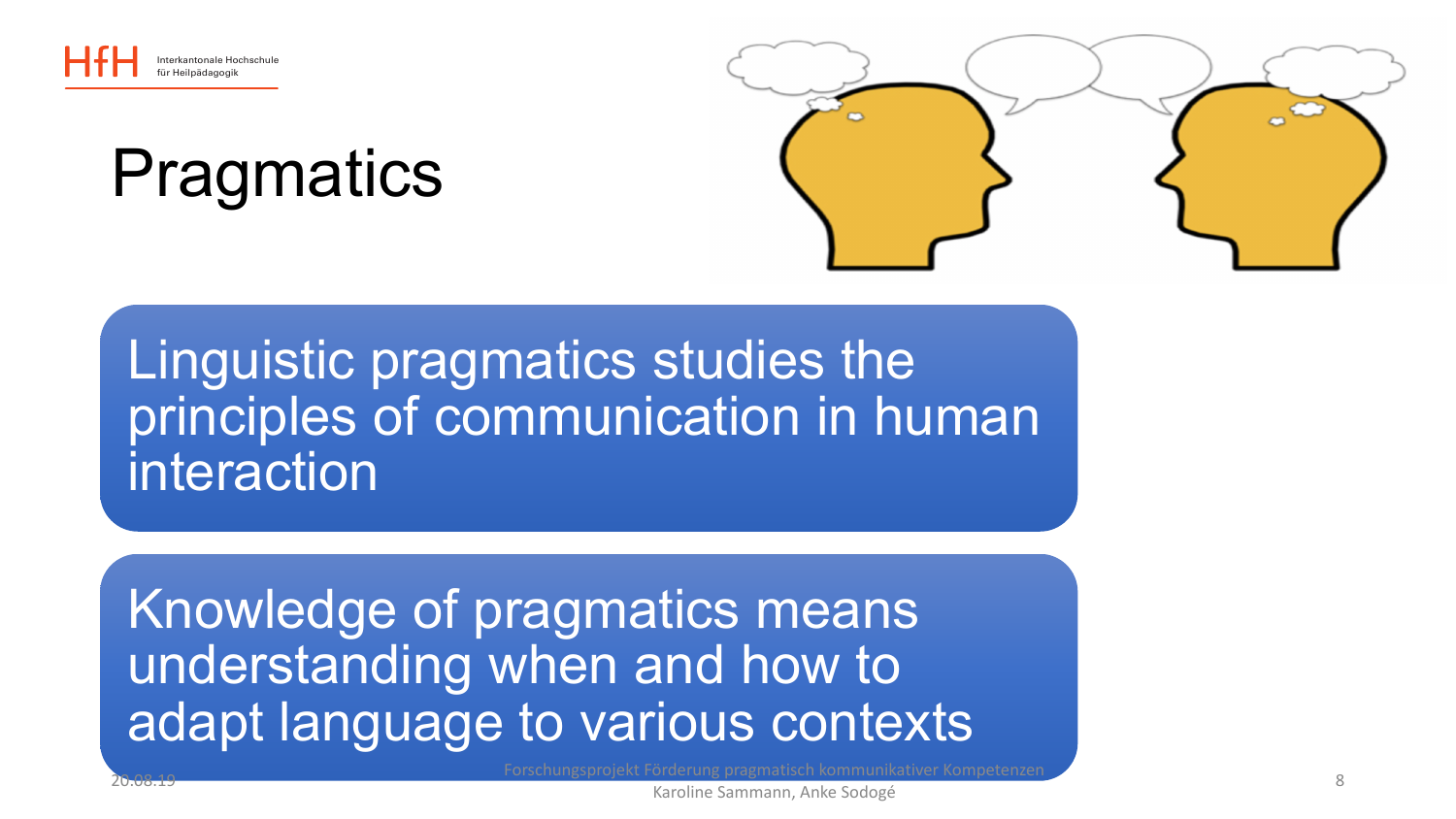

## Pragmatic competencies

The ability to adapt verbal, paraverbal and non-verbal means of communication to different contexts

The ability to modify verbal language regarding vobabulary, wording, syntax and content to different contexts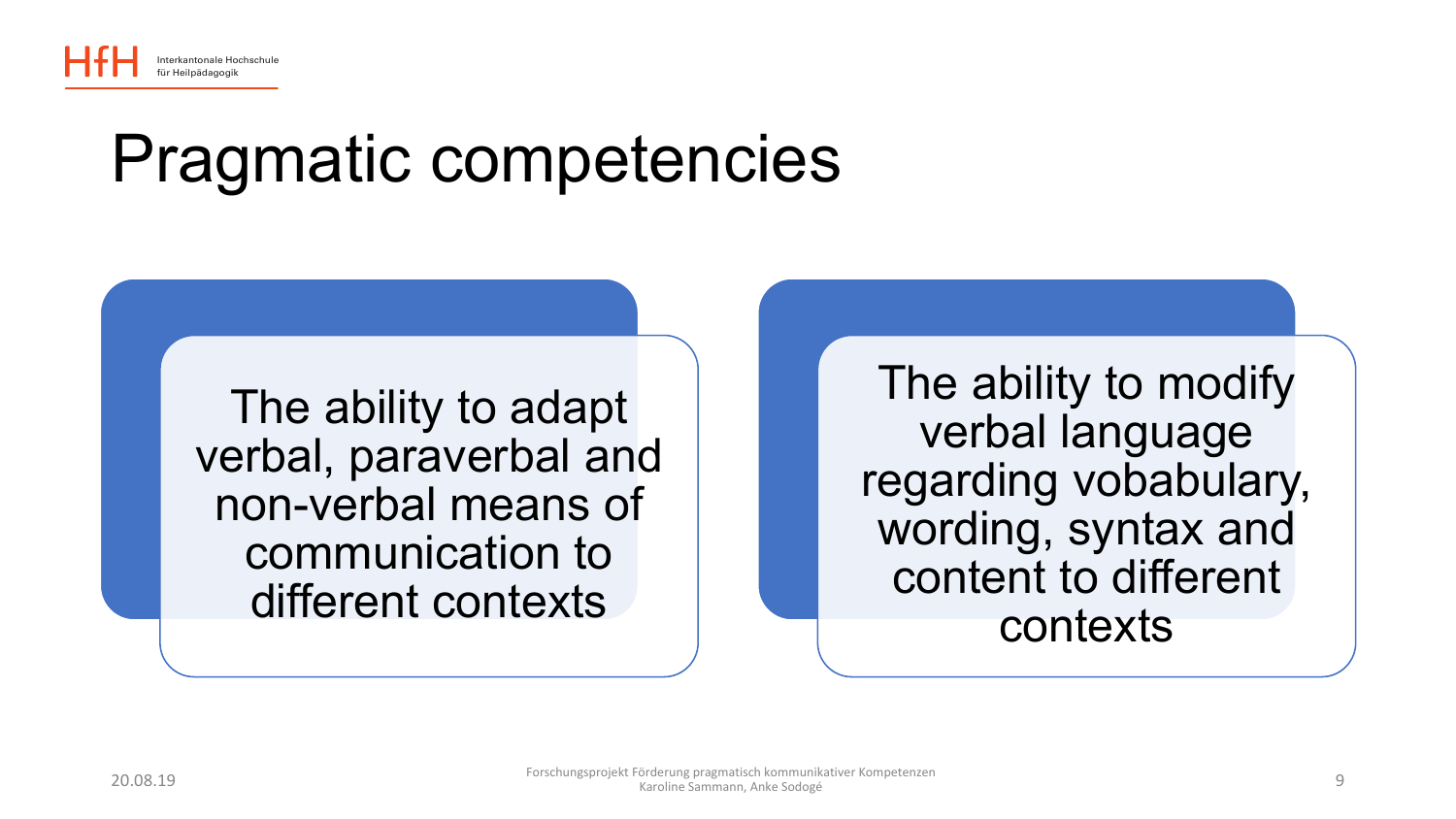#### **Structure of pragmatic compentencies**



20.08.19 Forschungsprojekt Förderung pragmatisch kommunikativer Kompetenzen Karoline Sammann, Anke Sodogé 10. march 10. march 10. march 10. march 10. march 10. march 10. march 10. march 10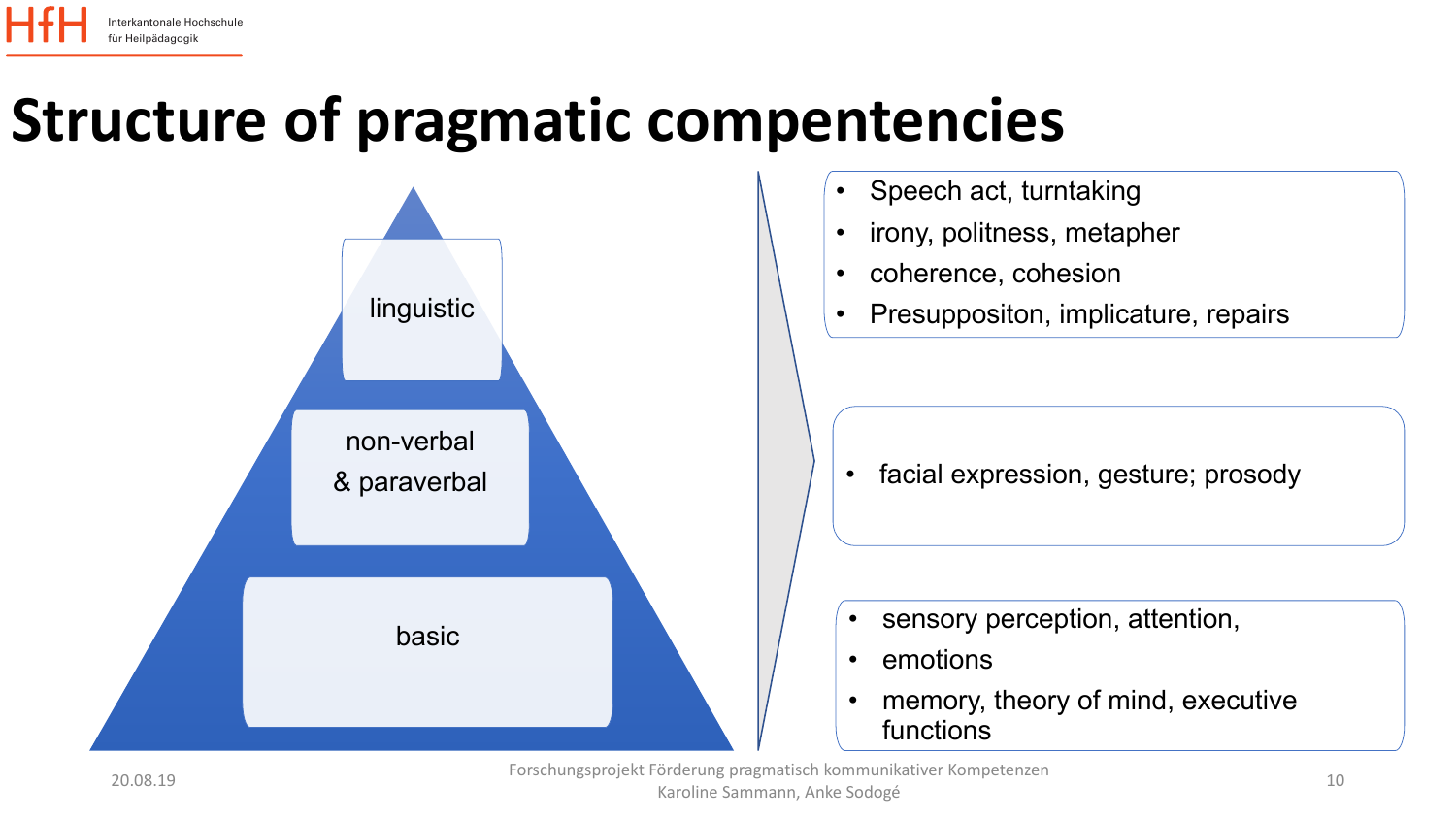

# The "sprint" programm in theory and practise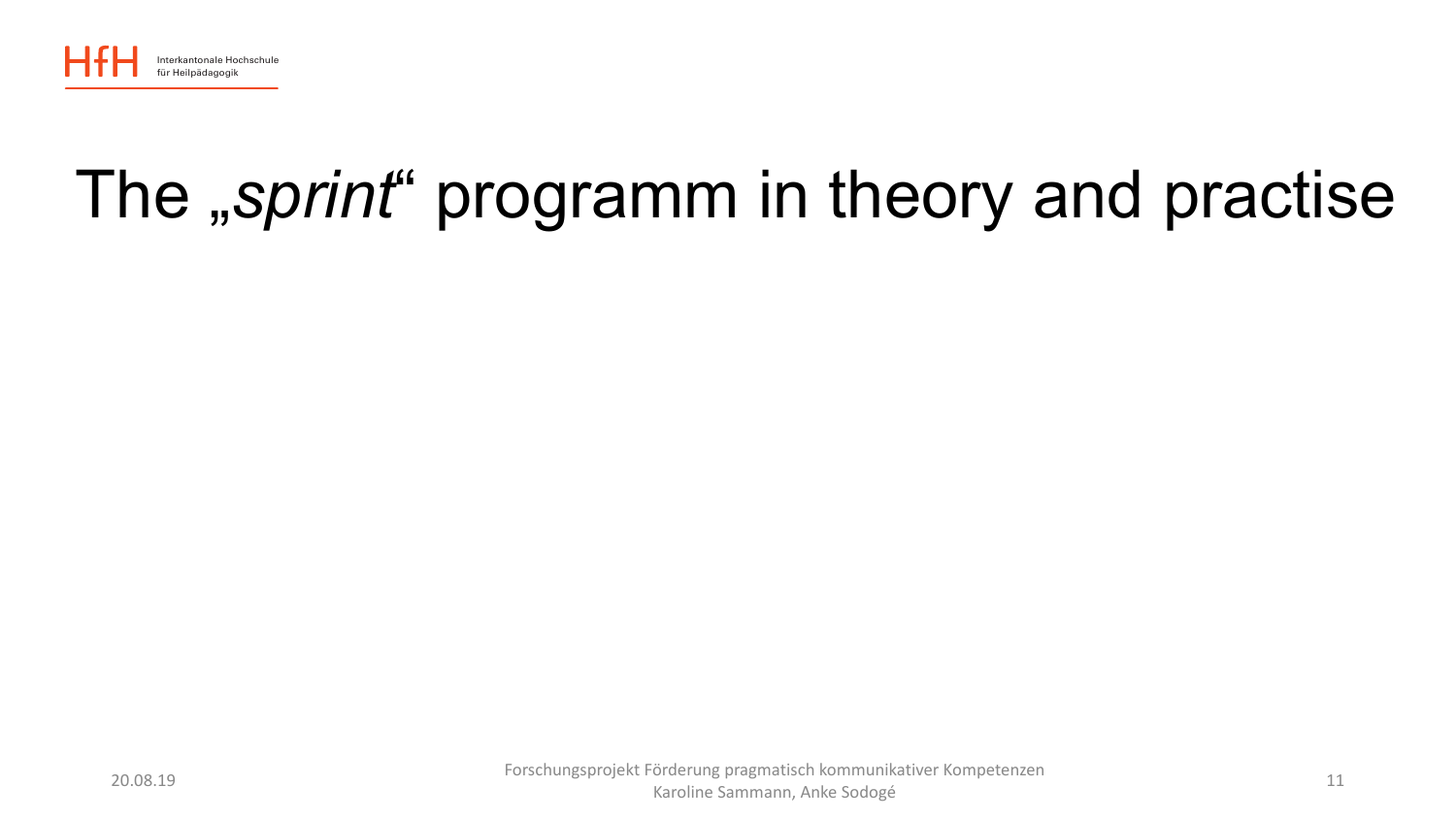

# State of research

- Language development is highly relevant for educational success and participation (Bildungsbericht Schweiz 2018, Pisa 2000-2015, Kiziak et al. 2012)
- So far the efficacy of language developments progamms has not been proven sufficiently. (Gogolin 2014)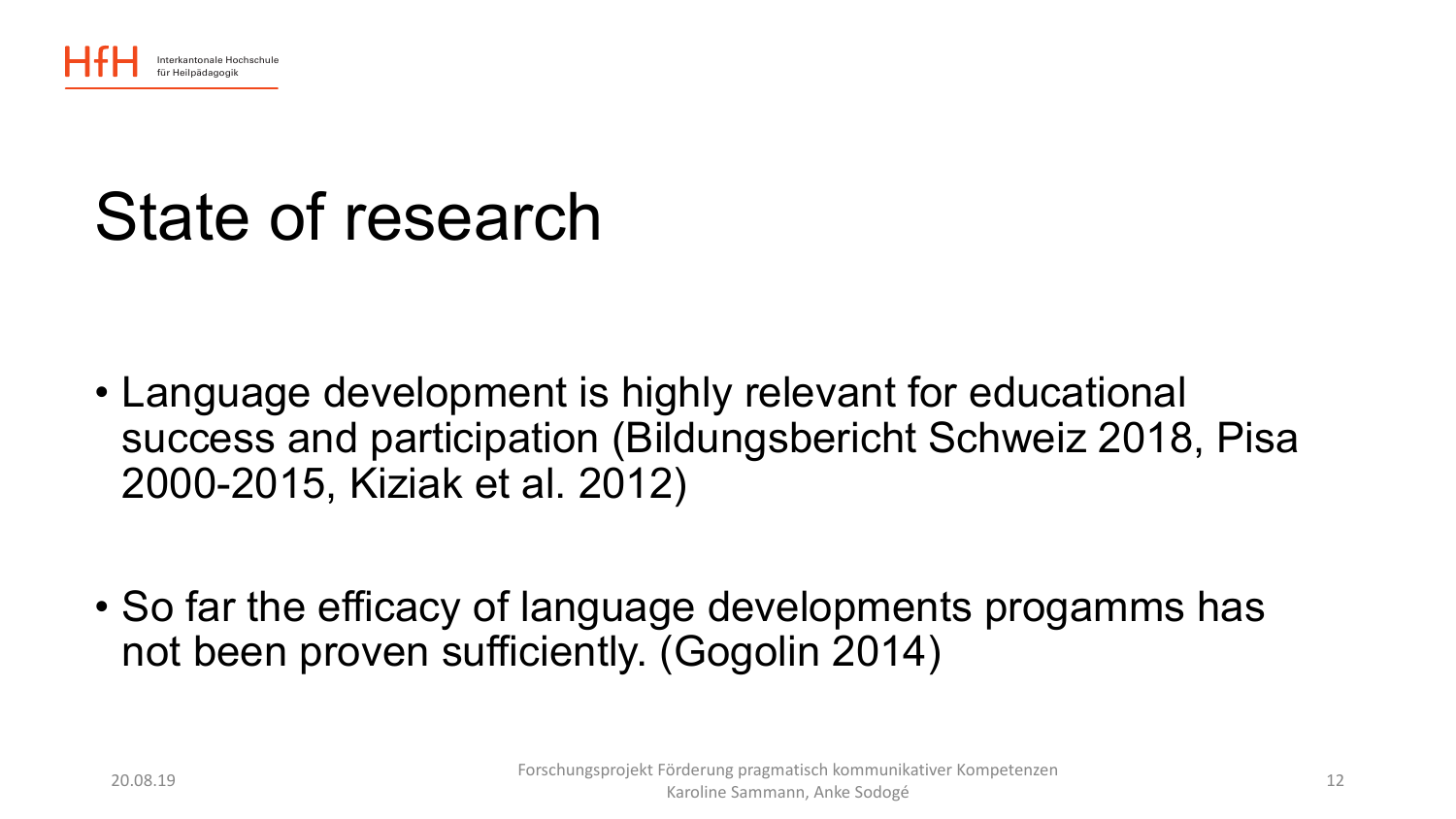

# The support programm "sprint"

The programm is tailored to 2 groups of children between 4 and 7

• Multilingual children, whose development of german as a second language is potentially at risk

• Monolingual children whose language development is potentially at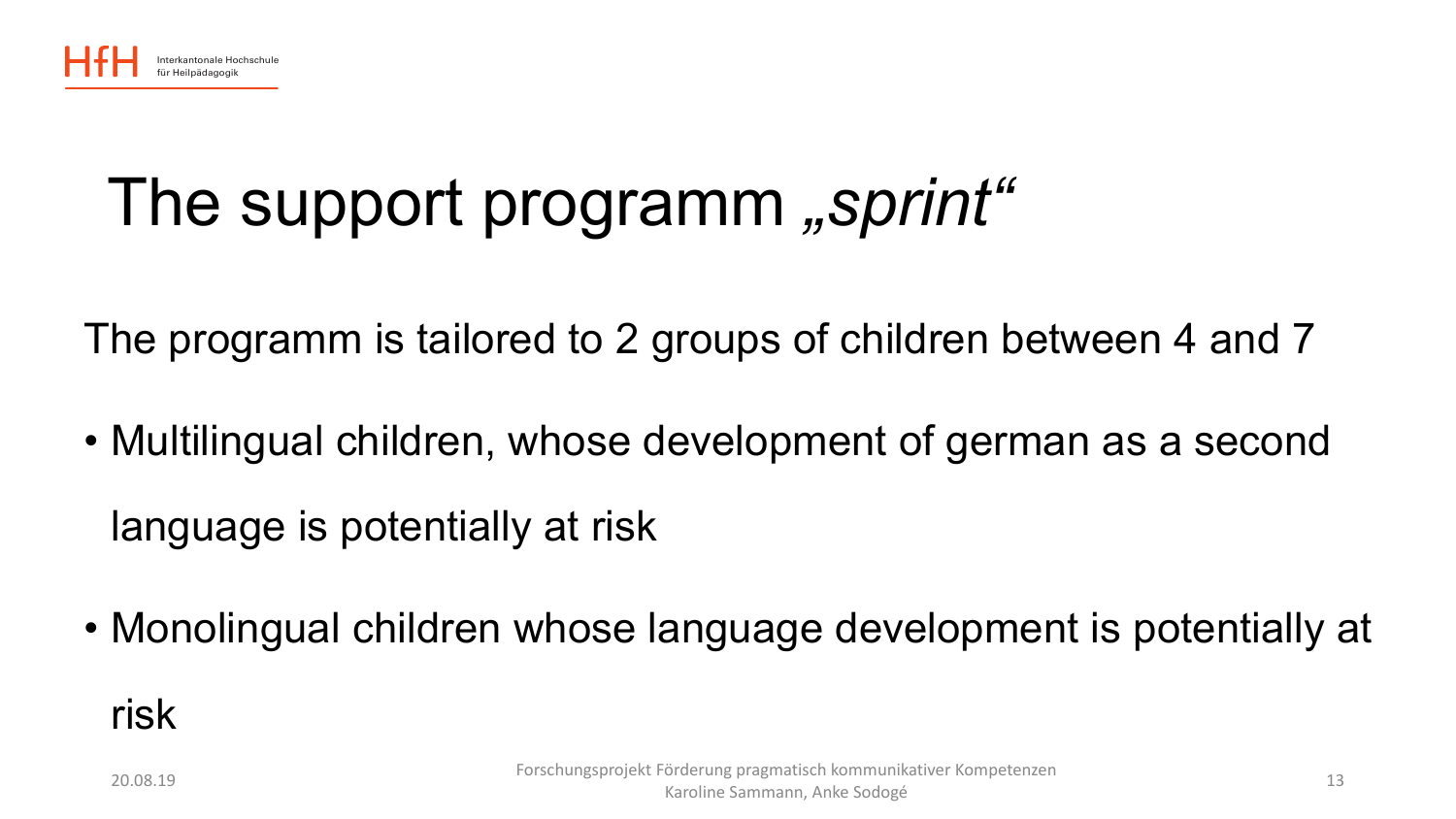

### Goals of the sprint programm

To ensure participation and educational sucess by strengthing pragmatic and communicative competencies and story telling competencies.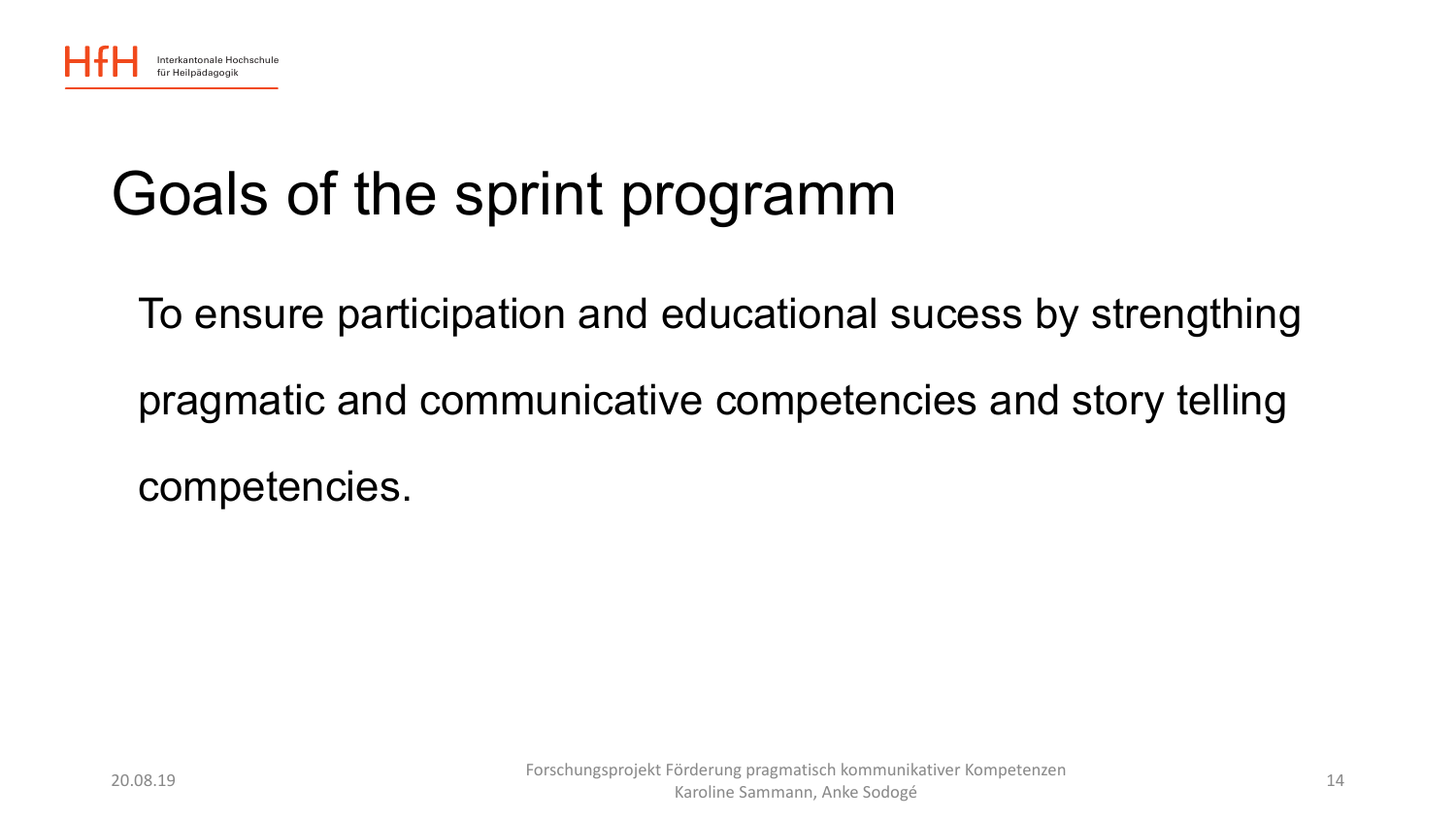# Programm structure

#### **Level 1: Intrapersonal level** responding to communication expressing communicative intention

#### **Level 2: Interpersonal level** non-verbal and paraverbal competencies facial expression, gesture; prosody

**Level 3: Flexibilisation/ language usage in context** organisation of communication speech act, implicature, turntaking, repairs, politness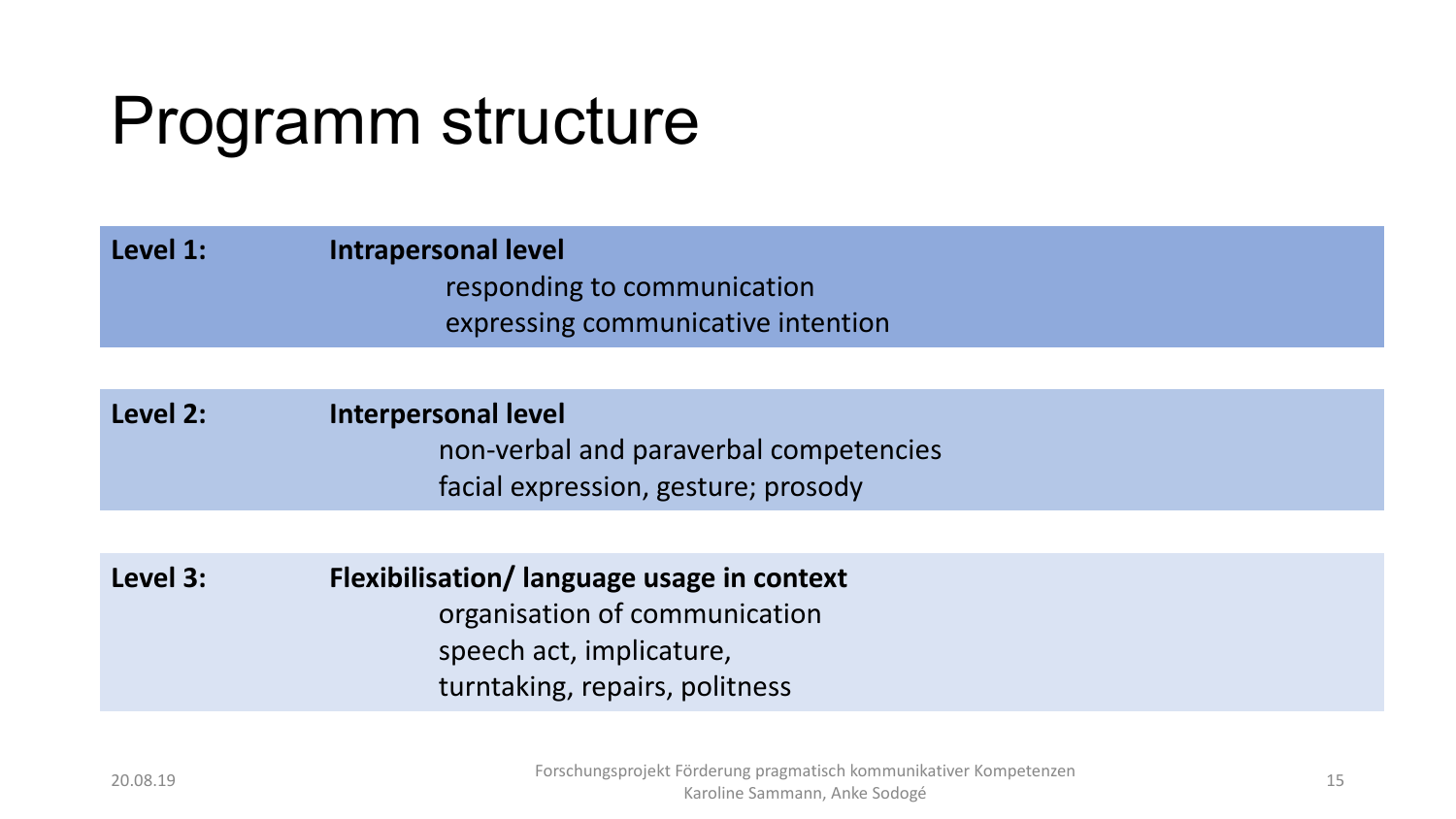

### Next steps & preview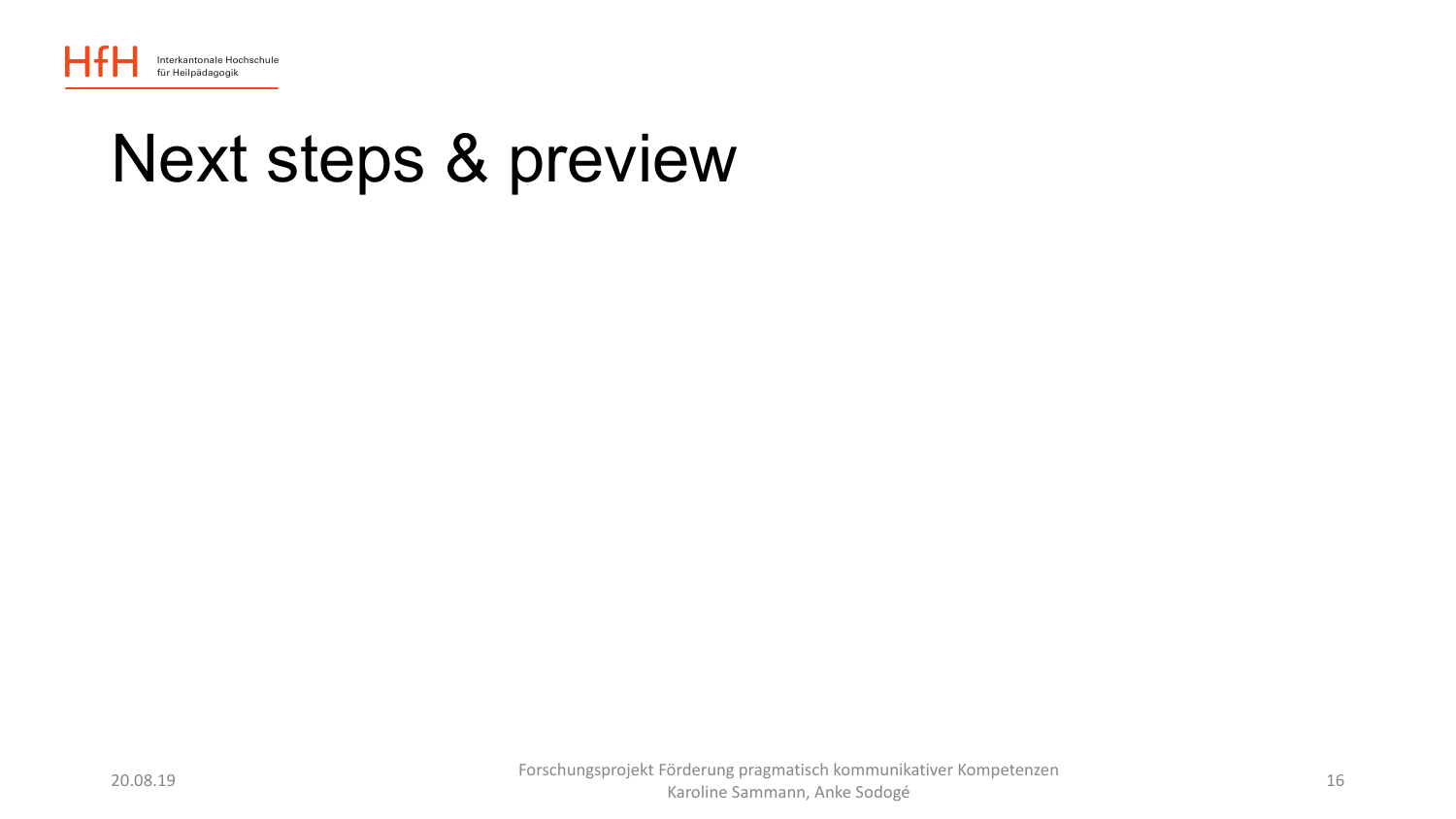

# Study on efficacy of "sprint"

- 3 Groups to validate efficacy in study:
	- 1. Treatment group: language support programm "sprint"
	- 2. Control group A: non-specific language support for example with story books
	- 3. Control group B: no treatment
- 3 Tests:
	- Baseline: Pre participation in programm
	- Efficacy evaulation: Post participation
	- Follow up: Validation of results on efficacy